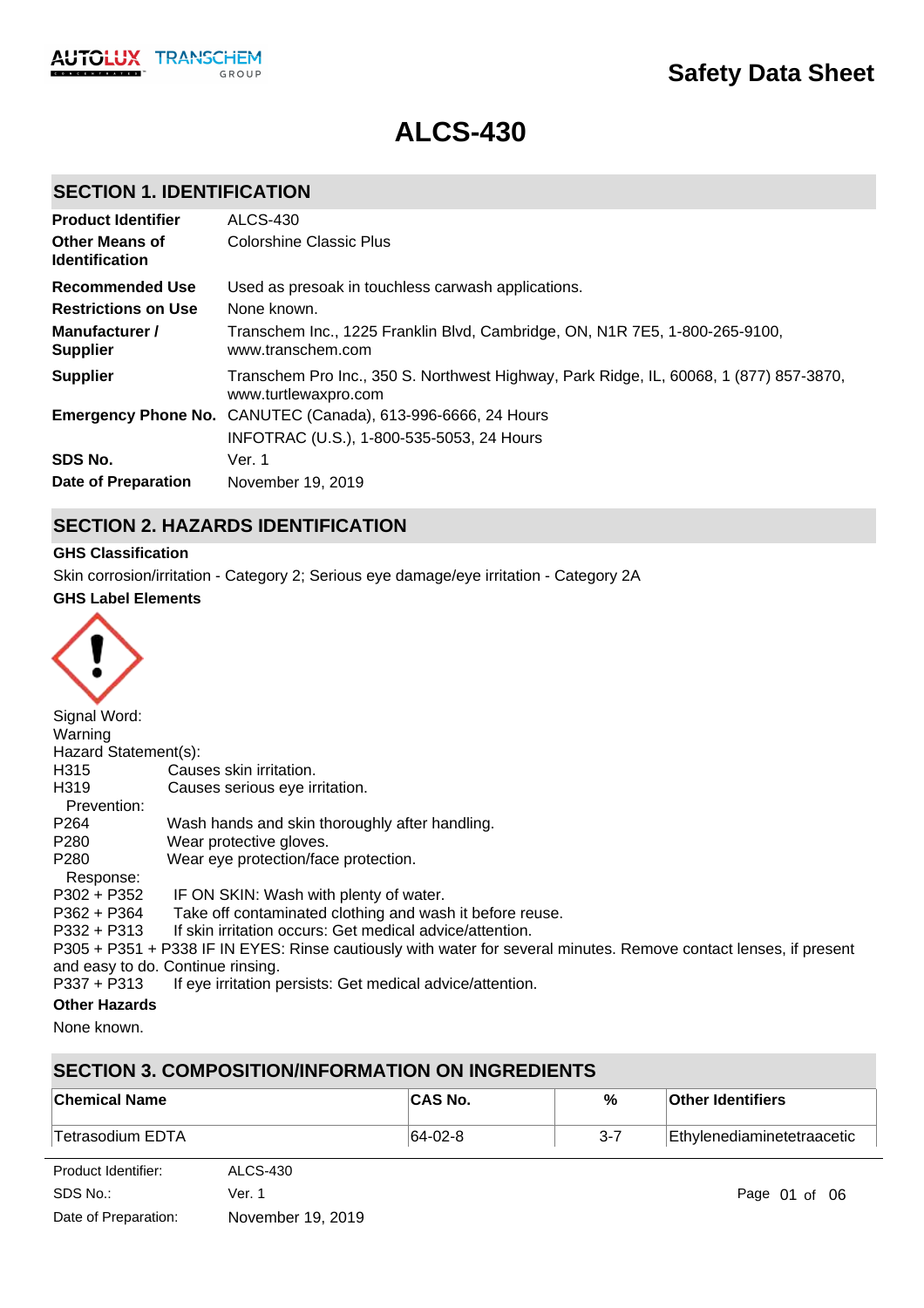|                                       |               |         | lacid                                                |
|---------------------------------------|---------------|---------|------------------------------------------------------|
| ∣Trisodium NTA                        | $ 5064-31-3 $ | $1 - 5$ | Nitrilotriacetic acid                                |
| 2-Butoxyethanol                       | 111-76-2      | $1 - 5$ | Ethylene glycol monobutyl<br>ether, Butyl Cellosolve |
| Alcohols, C9-11, ethoxylated, liquids | 68439-46-3    | 1-5     | Alcohol ethoxvlate                                   |

### **Notes**

The specific chemical identity and/or exact percentage of composition (concentration) has been withheld as a trade secret.

### **SECTION 4. FIRST-AID MEASURES**

### **First-aid Measures**

### **Inhalation**

Move to fresh air. Get medical advice/attention if you feel unwell or are concerned.

### **Skin Contact**

Take off contaminated clothing, shoes and leather goods (e.g. watchbands, belts). Immediately rinse with lukewarm, gently flowing water for 15-20 minutes. If skin irritation occurs get medical advice/attention. Clean clothing, shoes and leather goods.

### **Eye Contact**

Immediately rinse the contaminated eye(s) with lukewarm, gently flowing water for 15-20 minutes, while holding the eyelid(s) open. Remove contact lenses, if present and easy to do. If eye irritation persists, get medical advice/attention.

### **Ingestion**

Never give anything by mouth if victim is rapidly losing consciousness, or is unconscious or convulsing. Do not induce vomiting. Rinse mouth with water. Drink one glass of water. Immediately call a Poison Centre or doctor.

### **Most Important Symptoms and Effects, Acute and Delayed**

If on skin: may cause moderate to severe irritation. Repeated or prolonged exposure can irritate the skin. Symptoms include pain, redness, and swelling. If in eyes: may cause moderate to severe irritation. Symptoms include sore, red eyes, and tearing.

### **Immediate Medical Attention and Special Treatment**

**Special Instructions** Rinse affected area (skin, eyes) thoroughly with water. **Medical Conditions Aggravated by Exposure** None known. **Target Organs** Eyes, skin.

### **SECTION 5. FIRE-FIGHTING MEASURES**

#### **Extinguishing Media**

### **Suitable Extinguishing Media**

Carbon dioxide, dry chemical powder, appropriate foam, water spray or fog.

#### **Unsuitable Extinguishing Media**

None known.

### **Specific Hazards Arising from the Chemical**

Do not direct solid stream of water into burning liquid. Contact with water causes violent frothing and spattering.

#### **Special Protective Equipment and Precautions for Fire-fighters**

Review Section 6 (Accidental Release Measures) for important information on responding to leaks/spills. See Skin Protection in Section 8 (Exposure Controls/Personal Protection) for advice on suitable chemical protective materials.

# **SECTION 6. ACCIDENTAL RELEASE MEASURES**

### **Personal Precautions, Protective Equipment, and Emergency Procedures**

| Product Identifier:  | ALCS-430          |
|----------------------|-------------------|
| SDS No.:             | Ver. 1            |
| Date of Preparation: | November 19, 2019 |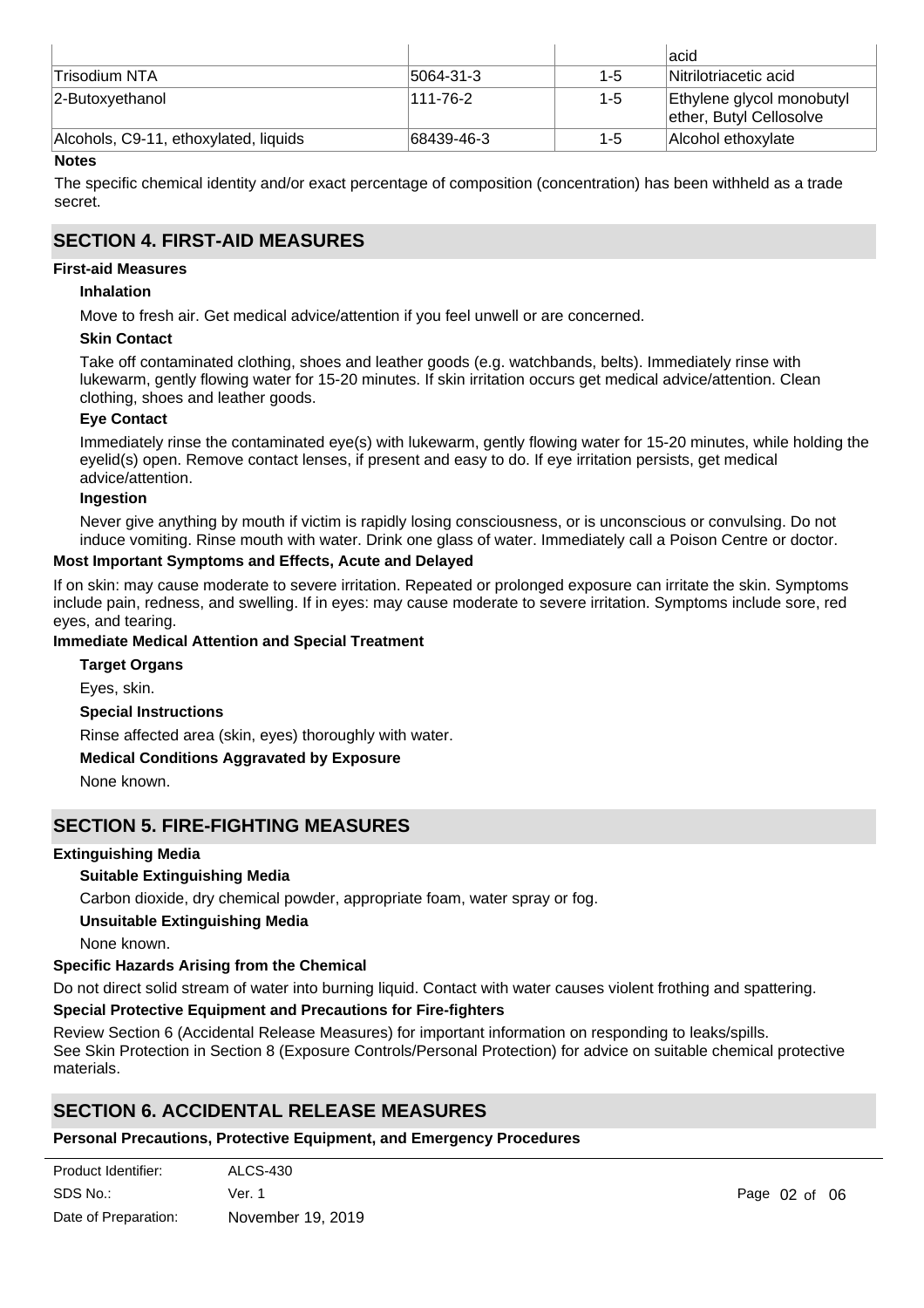Use the personal protective equipment recommended in Section 8 of this safety data sheet.

### **Environmental Precautions**

It is good practice to prevent releases into the environment. Do not allow into any sewer, on the ground or into any waterway.

### **Methods and Materials for Containment and Cleaning Up**

Review Section 7 (Handling) of this safety data sheet before proceeding with clean-up.

Small spills or leaks: contain and soak up spill with absorbent that does not react with spilled product. Place used absorbent into suitable, covered, labelled containers for disposal.

Large spills or leaks: dike spilled product to prevent runoff. Remove or recover liquid using pumps or vacuum equipment.

Review Section 13 (Disposal Considerations) of this safety data sheet. Contact emergency services and manufacturer/supplier for advice.

#### **Other Information**

Report spills to local health, safety and environmental authorities, as required.

### **SECTION 7. HANDLING AND STORAGE**

### **Precautions for Safe Handling**

Do not get in eyes, on skin or on clothing. Avoid release to the environment. Wear personal protective equipment to avoid direct contact with this chemical. Thoroughly clean clothing, shoes and leather goods before reuse or dispose of safely. See Section 13 (Disposal Considerations) of this safety data sheet.

#### **Conditions for Safe Storage**

Store in an area that is: cool, dry, well-ventilated, separate from incompatible materials (see Section 10: Stability and Reactivity). Store in a closed container. Comply with all applicable health and safety regulations, fire and building codes.

# **SECTION 8. EXPOSURE CONTROLS/PERSONAL PROTECTION**

#### **Control Parameters**

|                      | <b>ACGIH TLV®</b>   |             | <b>OSHA PEL</b>   |                | <b>AIHA WEEL</b> |            |
|----------------------|---------------------|-------------|-------------------|----------------|------------------|------------|
| <b>Chemical Name</b> | TWA                 | <b>STEL</b> | <b>TWA</b>        | <b>Ceiling</b> | 8-hr TWA         | <b>TWA</b> |
| 2-Butoxyethanol      | $ 20$ ppm C<br>Skin |             | $ 50$ ppm<br>Skin |                |                  |            |

#### **Appropriate Engineering Controls**

General ventilation is usually adequate. Use local exhaust ventilation, if general ventilation is not adequate to control amount in the air. Provide eyewash and safety shower if contact or splash hazard exists.

### **Individual Protection Measures**

### **Eye/Face Protection**

Wear chemical safety goggles.

#### **Skin Protection**

Wear chemical protective clothing e.g. gloves, aprons, boots.

Suitable materials are: polyvinyl chloride, latex rubber, neoprene rubber.

#### **Respiratory Protection**

Not normally required if product is used as directed.

### **SECTION 9. PHYSICAL AND CHEMICAL PROPERTIES**

| <b>Basic Physical and Chemical Properties</b> |                                                   |  |  |  |  |  |
|-----------------------------------------------|---------------------------------------------------|--|--|--|--|--|
| Appearance                                    | Blue liquid.                                      |  |  |  |  |  |
| Odour                                         | Mild                                              |  |  |  |  |  |
| <b>Odour Threshold</b>                        | Not available                                     |  |  |  |  |  |
| pH                                            | $12.5 - 13.3$                                     |  |  |  |  |  |
| <b>Melting Point/Freezing Point</b>           | Not available (melting); Not available (freezing) |  |  |  |  |  |
| <b>Initial Boiling Point/Range</b>            | Not available                                     |  |  |  |  |  |
| <b>Flash Point</b>                            | Not applicable                                    |  |  |  |  |  |
| Product Identifier:<br>ALCS-430               |                                                   |  |  |  |  |  |

SDS No.: Date of Preparation: Ver. 1 **Page 03 of 06** November 19, 2019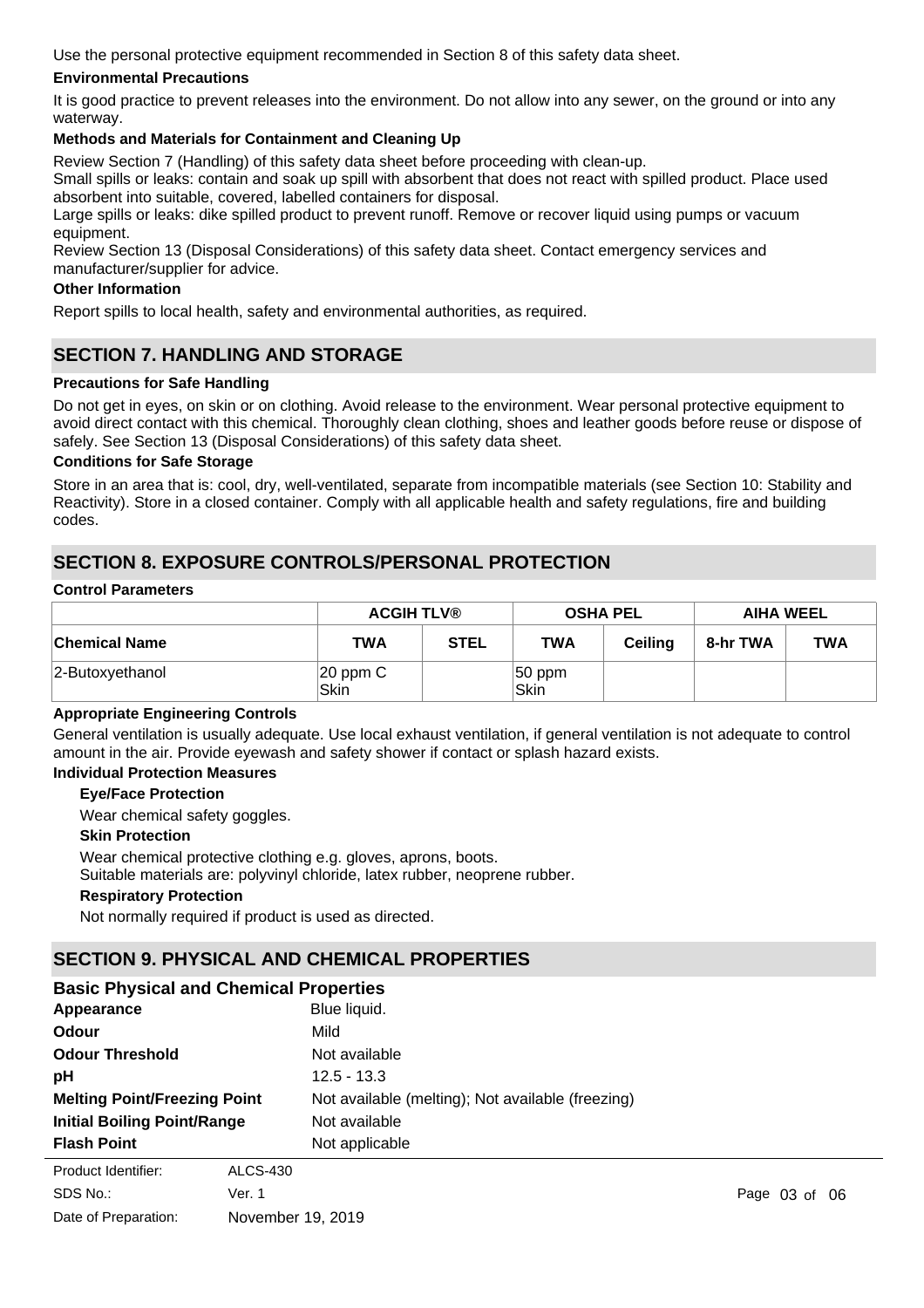| <b>Evaporation Rate</b>                                    | Not available                                  |
|------------------------------------------------------------|------------------------------------------------|
| Flammability (solid, gas)                                  | Not available                                  |
| Upper/Lower Flammability or<br><b>Explosive Limit</b>      | Not applicable (upper); Not applicable (lower) |
| <b>Vapour Pressure</b>                                     | Not applicable                                 |
| Vapour Density (air $= 1$ )                                | ~1~                                            |
| Relative Density (water $= 1$ )                            | 1.05                                           |
| <b>Solubility</b>                                          | Soluble in water                               |
| <b>Partition Coefficient.</b><br>n-Octanol/Water (Log Kow) | Not available                                  |
| <b>Auto-ignition Temperature</b>                           | Not available                                  |
| <b>Decomposition Temperature</b>                           | Not available                                  |
| <b>Viscosity</b>                                           | Not available (kinematic)                      |

# **SECTION 10. STABILITY AND REACTIVITY**

**Chemical Stability** Normally stable. **Conditions to Avoid** Incompatible materials. **Incompatible Materials** Strong oxidizing agents (e.g. perchloric acid). **Hazardous Decomposition Products** None known. **Possibility of Hazardous Reactions** None known. **Reactivity** Not reactive.

# **SECTION 11. TOXICOLOGICAL INFORMATION**

#### **Likely Routes of Exposure**

Inhalation; skin contact; eye contact; ingestion.

### **Acute Toxicity**

| <b>Chemical Name</b>                     | <b>LC50</b>                               | LD50 (oral)         | LD50 (dermal)           |
|------------------------------------------|-------------------------------------------|---------------------|-------------------------|
| Tetrasodium EDTA                         | $> 1-5$ mg/L (rat) (4-hour<br>exposure)   | 1780 mg/kg (rat)    |                         |
| Trisodium NTA                            | $> 5$ mg/L (rat) (4-hour<br>exposure)     | 920 mg/kg (rat)     | $>$ 5000 mg/kg (rabbit) |
| 2-Butoxyethanol                          | 450 ppm (female rat)<br>(4-hour exposure) | 400-917 mg/kg (rat) | 220 mg/kg (rabbit)      |
| Alcohols, C9-11, ethoxylated,<br>liquids |                                           | 1378 mg/kg (rat)    | $>$ 2000 mg/kg (rabbit) |

### **Skin Corrosion/Irritation**

Human experience shows moderate or severe irritation.

### **Serious Eye Damage/Irritation**

Human experience shows serious eye irritation. Symptoms include sore, red eyes, and tearing.

### **STOT (Specific Target Organ Toxicity) - Single Exposure**

**Inhalation**

May cause coughing, headaches. **Ingestion**

| Product Identifier:  | ALCS-430          |                   |  |
|----------------------|-------------------|-------------------|--|
| SDS No.:             | Ver. 1            | Page $04$ of $06$ |  |
| Date of Preparation: | November 19, 2019 |                   |  |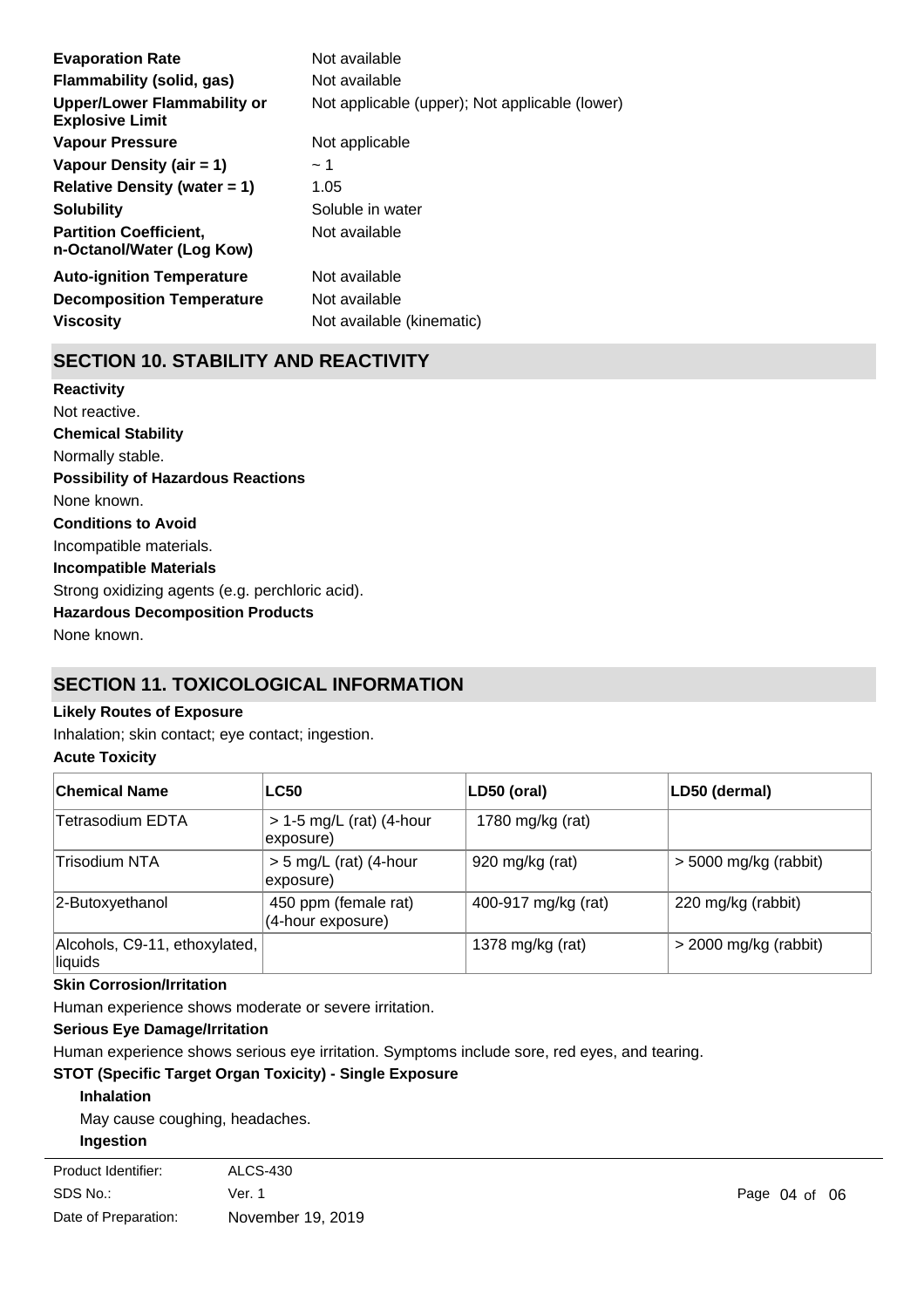May cause irritation of the mouth, throat and stomach. Symptoms may include nausea, vomiting, stomach cramps and diarrhea.

### **Aspiration Hazard**

No information was located.

### **STOT (Specific Target Organ Toxicity) - Repeated Exposure**

Symptoms may include dry, red, cracked skin (dermatitis).

# **Respiratory and/or Skin Sensitization**

No information was located.

### **Carcinogenicity**

| <b>Chemical Name</b> | <b>IARC</b> | <b>ACGIH®</b>     | <b>NTP</b>                | <b>OSHA</b> |
|----------------------|-------------|-------------------|---------------------------|-------------|
| Trisodium NTA        | Group 2B    | <b>Not Listed</b> | Reasonably<br>anticipated |             |
| $ 2$ -Butoxyethanol  | Group 3     | IΑ3               |                           |             |

### **Reproductive Toxicity**

**Development of Offspring**

No indication from ingredients.

- **Sexual Function and Fertility**
- No information was located.
- **Effects on or via Lactation**
- No information was located.

### **Germ Cell Mutagenicity**

No information was located.

### **Interactive Effects**

No information was located.

# **SECTION 12. ECOLOGICAL INFORMATION**

#### **Toxicity**

### **Acute Aquatic Toxicity**

| <b>Chemical Name</b>                     | <b>LC50 Fish</b>                                                                   | <b>EC50 Crustacea</b>                                        | <b>ErC50 Aquatic</b><br><b>Plants</b> | ErC50 Algae |
|------------------------------------------|------------------------------------------------------------------------------------|--------------------------------------------------------------|---------------------------------------|-------------|
| Tetrasodium EDTA                         | 34-62 mg/L<br>(Lepomis<br>macrochirus<br>(bluegill); 96-hour;<br>static)           | 113 mg/L (Daphnia<br>magna (water flea);<br>48-hour; static) |                                       |             |
| Trisodium NTA                            | 175-225 mg/L<br>(Lepomis<br>macrochirus<br>(bluegill); 96-hour;<br>static)         | > 100 mg/L (Daphnia<br>magna (water flea);<br>48-hour)       |                                       |             |
| 2-Butoxyethanol                          | 1490-2950 mg/L<br>(Lepomis<br>macrochirus<br>(bluegill); 96-hour)                  | 1550 mg/L (Daphnia<br>magna (water flea);<br>48-hour)        |                                       |             |
| Alcohols, C9-11,<br>ethoxylated, liquids | 11 $mg/L$<br>(Pimephales<br>promelas (fathead<br>minnow); 96-hour;<br>fresh water) | 5.3 mg/L (Daphnia<br>magna (water flea);<br>48-hour)         |                                       |             |

### **Chronic Aquatic Toxicity**

| <b>Chemical Name</b> |          | <b>NOEC Fish</b> | EC50 Fish | <b>NOEC Crustacea</b> | <b>IEC50 Crustacea</b> |
|----------------------|----------|------------------|-----------|-----------------------|------------------------|
| Product Identifier:  | ALCS-430 |                  |           |                       |                        |